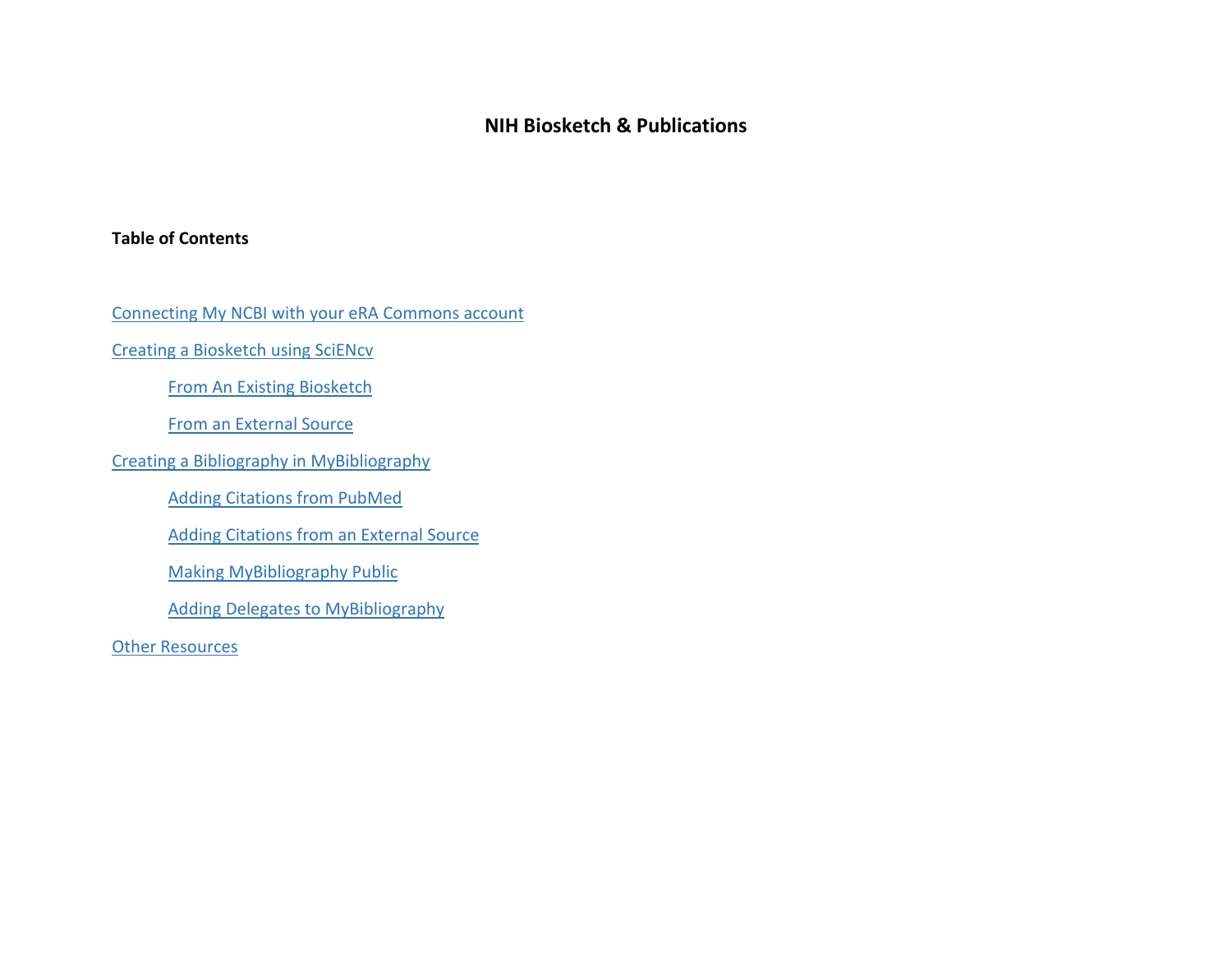#### <span id="page-1-0"></span>**Connecting My NCBI with your eRA Commons account**

Connecting your My Bibliography to your eRA Commons account will allow you to see whether your publications comply with the NIH Public Access Policy. It will also populate the Research Support section of your Biosketch.

To connect your MyNCBI and eRA Commons accounts:

- Log on to My NCBI. If you do not have a MyNCBI account you need to create one.
- Click on your login name, located in the upper right hand corner of the screen.
- On the NCBI Account Settings page, scroll down to the Linked Accounts section, and then click Change.
- In the Login Account Options box, scroll down to and click NIH & eRA Commons.
- Log on to your eRA Commons account.

Please note - Even if you log on to MyNCBI with your eRA Commons username and password, you may still have to link your eRA Commons account to your MyNCBI account.

#### <span id="page-1-1"></span>**Creating a Biosketch using SciENcv**

Before you create a Biosketch using SciENcv, you should probably have your publications listed in MyNCBI's MyBibliography (or you can also obtain a list of your publications from your ORCID account if you have one). See the "Creating a Bibliography" section below.

- Log in to MyNCBI and go to SciENcv.
- Click, Create New Biosketch
- Select the "From an existing Biosketch" if you have an existing Biosketch with information such as your education and training, positions and employment, Professional memberships or Honors. -- OR – Select "From an external source" if you don't have an existing Biosketch.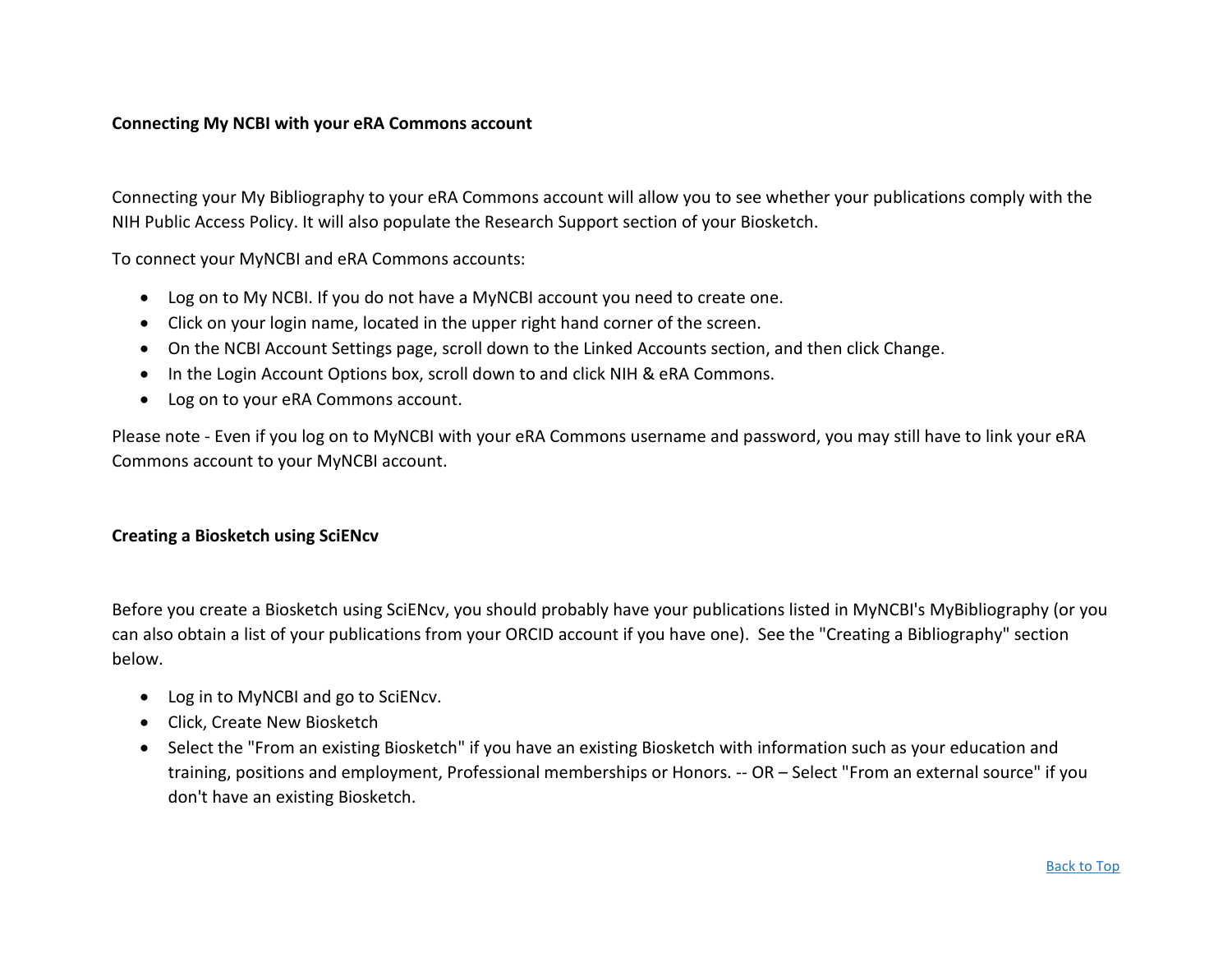# <span id="page-2-0"></span>**From An Existing Biosketch**

- Enter the name of this Biosketch
- Select the Format (NIH or NSF)
- Select the existing Biosketch to be copied
- Indicate if you want the Biosketch to be Public or Private (you can change it later)
- Click Create

## <span id="page-2-1"></span>**From an External Source**

- Enter the name of this Biosketch
- Select the Format (NIH or NSF)
- Select the External Source (eRA Commons or ORCID)
- Indicate if you want the Biosketch to be Public or Private (you can change it later)
- Once you have created the new Biosketch, click on "edit" to continue to add or edit information.
- Add publications. Whether you selected "From an existing Biosketch" or "From an external source", you will only be able to add up to four publications from your eRA Commons or ORCID account in section A, Personal Statement.
- In Section C, Contribution to Science, you may add up to 5 Contributions to Science and select up to four citations for each contribution. According to NIH guidelines, each description should include:
	- o the historical background that frames the scientific problem;
	- o the central findings;
	- o The influence of the findings on the progress of science or the application of those findings to health or technology; and your specific role.

#### <span id="page-2-2"></span>**Creating a Bibliography in MyBibliography**

MyBibliography (part of MyNCBI) allows you to save references to your own publications in a bibliography. There are two ways to create a bibliography. The first is to add citations directly from PubMed and the second is to add citations manually.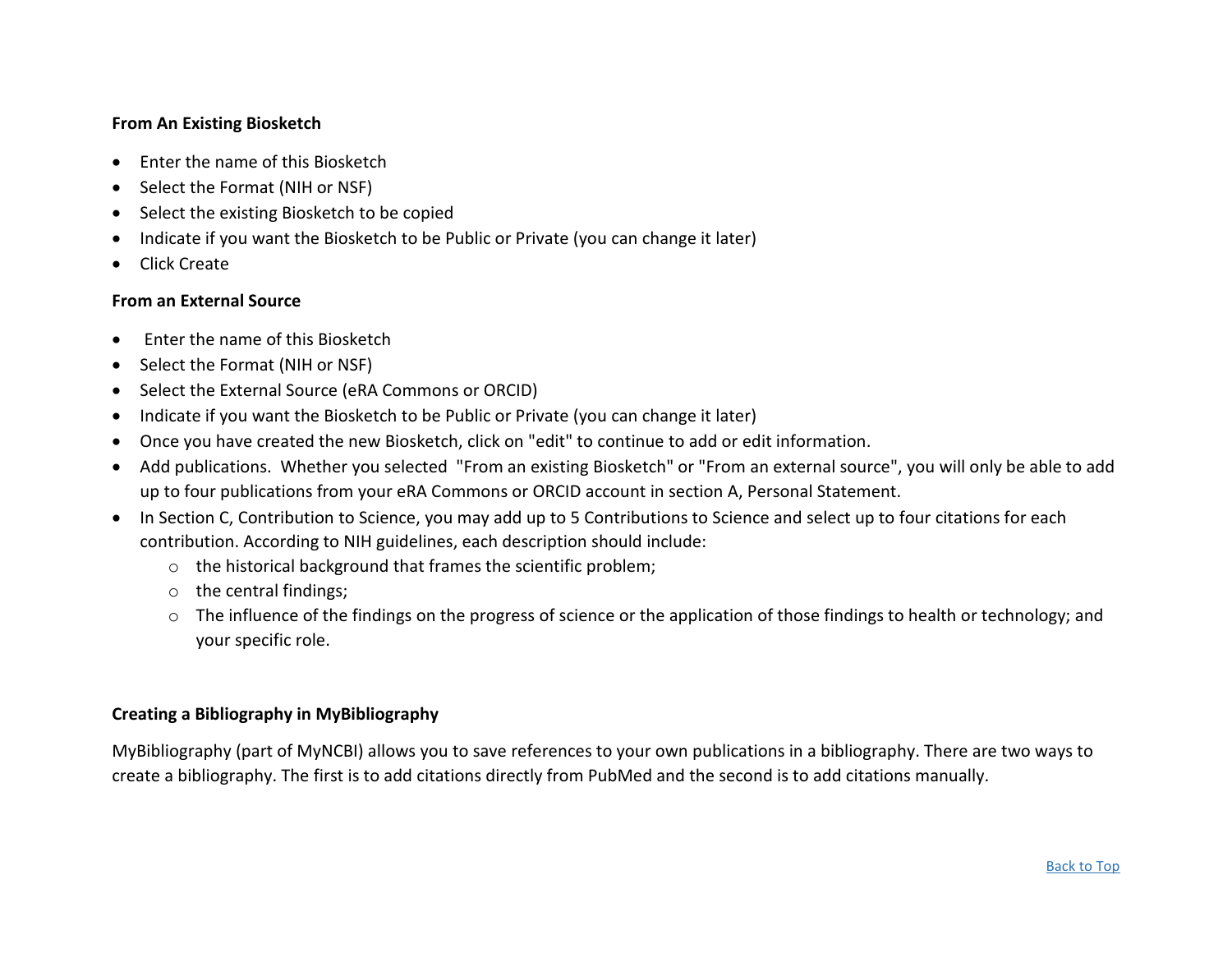# <span id="page-3-0"></span>**Adding Citations from PubMed**

- Log on to My NCBI.
- On the My NCBI page, scroll to the Search NCBI Databases section.
- On the Search drop-down list, select PubMed, if it's not already selected.
- Perform your search in the text box provided in order to bring up the desired article(s). Note: you can search by author, title, or keyword.
- Click the check box next to the citation(s) you want to add to your bibliography.
- Click Send To.
- In the Choose Destination box, click My Bibliography, and then click Add to MyBibliography.
- On the Save to Bibliography page, click Save. The default setting will save the citation to My Bibliography. If you wish to save the citation to a separate bibliography, click Other Citations, and then click Save.

#### <span id="page-3-1"></span>**Adding Citations Not Found in PubMed**

- Log on to My NCBI.
- Scroll down to the My Bibliography section and then click Manage my Bibliography.
- In the Display Settings box, click Add Citation.
- On the Choose the type of citation drop-down list, select the type of citation to enter manually. Options include:
- Manual citation for article that do not appear in PubMed.
- Books and chapters
- Meeting abstracts
- Patents
- Type the publication information in the fields provided. Required fields are indicated with a red asterisk.
- Click Add Citation.

Link your bibliography to your eRA Commons account in order to see if your publications are in compliance with the NIH Public Access Policy.